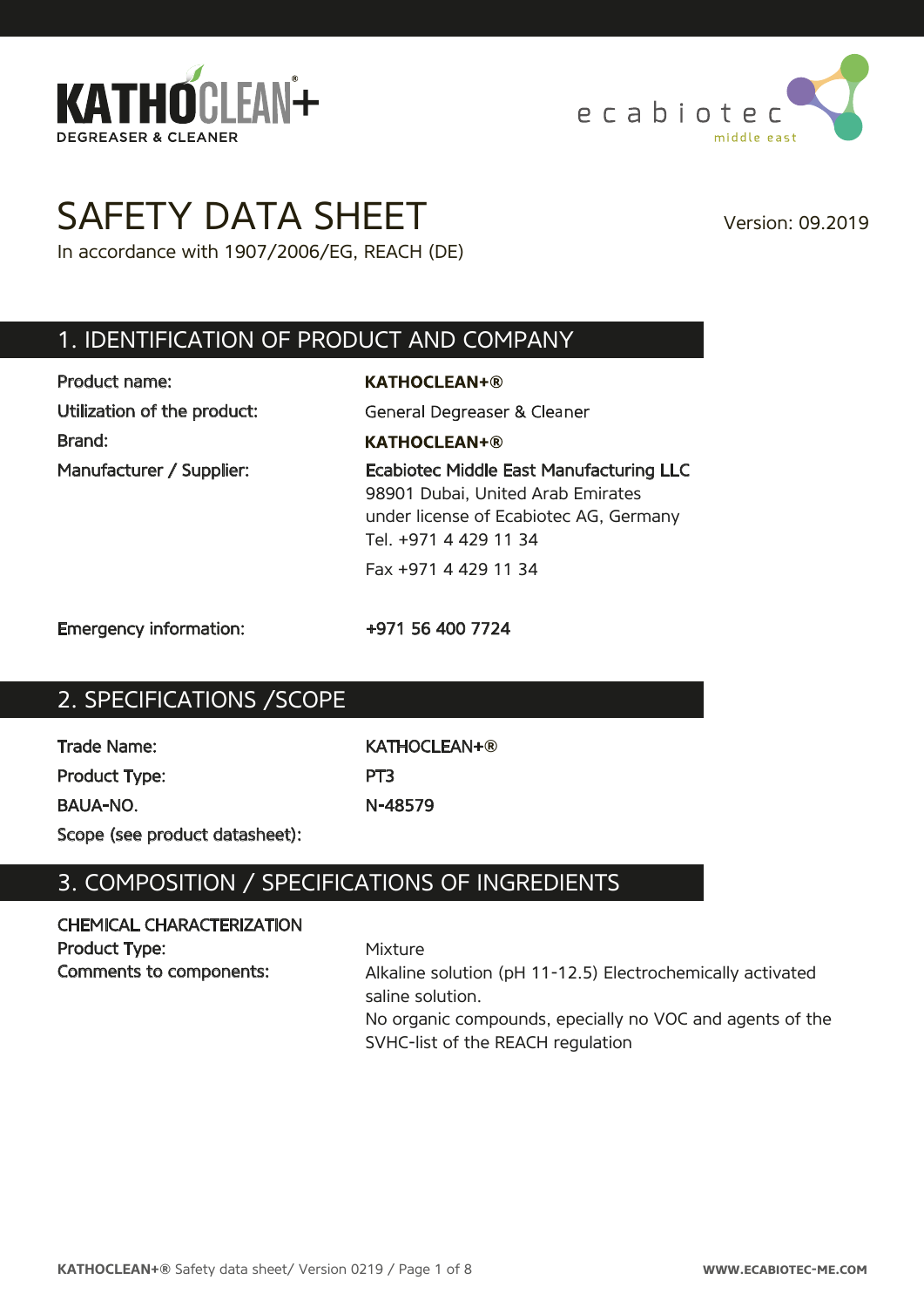



| Component                      | Concentration                 | Cas-No.      | EINECS-No.      |
|--------------------------------|-------------------------------|--------------|-----------------|
| Sodium Hydroxide               | $5 - 10%$                     | 1310-73-2    | 215-185-5       |
| Sodium chloride NaCl           | ≤0.1 - 0.8%<br>≤1.0 - 8.0 g/L | 7647-14-5    | 231-598-3       |
| Water H <sub>2</sub> O         | >99%                          | 7732-18-5    | $231 - 791 - 2$ |
| Additive: Cationic surfactants |                               |              |                 |
| ethoxylate methyl chlorid      | $1 - 5$ %                     | 1554325-20-0 | 810-152-7       |

# 4. POSSIBLE HAZARDS

| Classification according to<br>guideline (EG) 1272/2008 (CLP):                  | Not specified                                                                                                |
|---------------------------------------------------------------------------------|--------------------------------------------------------------------------------------------------------------|
| Classification according to<br>regulation 67/548/EWG or<br>guidline 1999/45/EG: | No hazardous material                                                                                        |
| Labeling elements:                                                              | The product does not require labeling according to the EG quidlines                                          |
| Hazard symbols / R-phrase:                                                      | <b>None</b>                                                                                                  |
| Physical-chem. hazards:                                                         | None known                                                                                                   |
| <b>Environmental hazards:</b>                                                   | Does not contain polybutylene terephthalate (PBT) or other persis-<br>tent bioaccumulatory substances (vPvB) |
| Other hazards:                                                                  | None known                                                                                                   |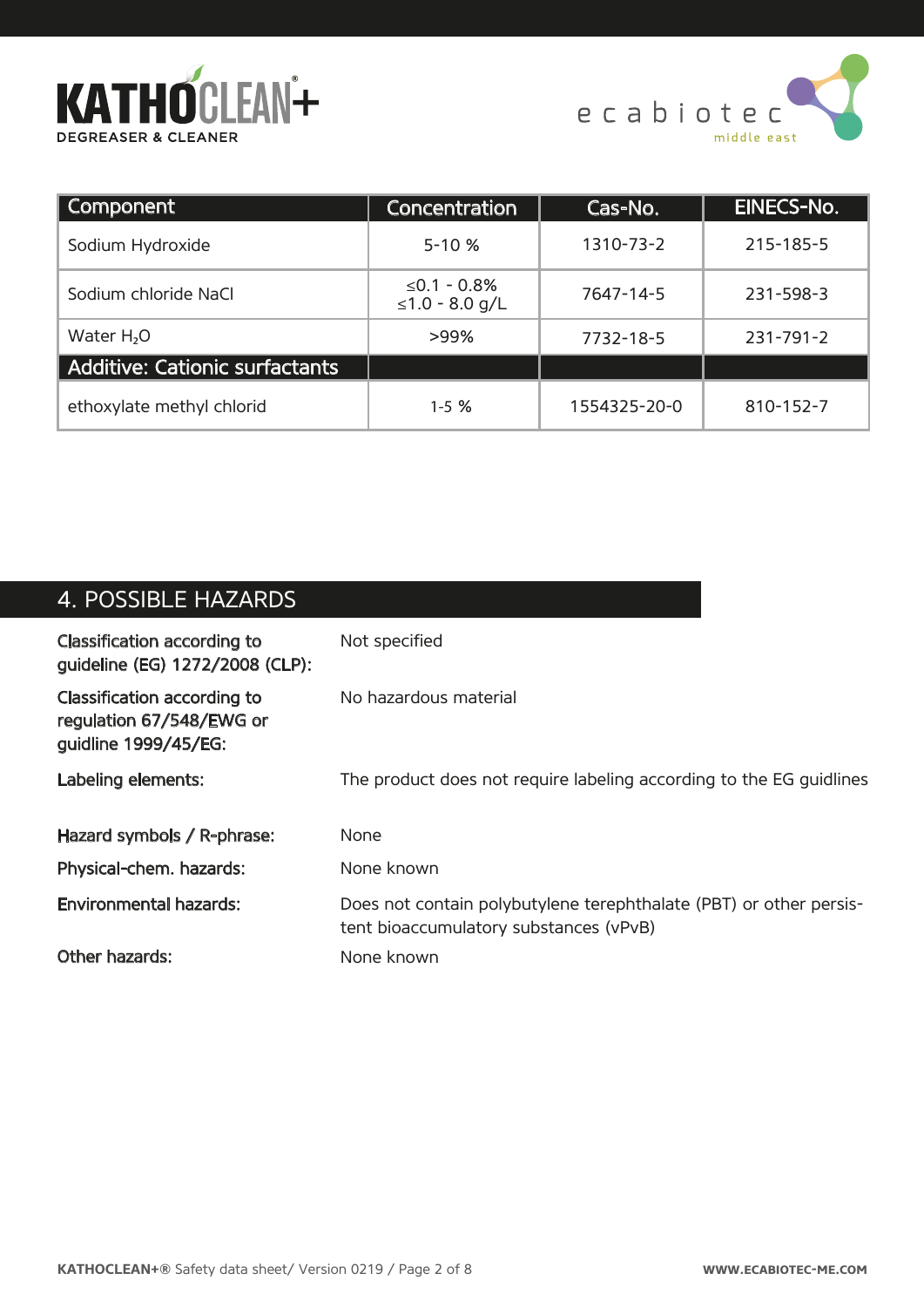



# 5. FIRST AID MEASURES

| <b>General references:</b>                           | No special measures necessary; consult doctor in case of complaints |
|------------------------------------------------------|---------------------------------------------------------------------|
| After eye contact:                                   | Rinse out with water                                                |
| After skin contact:                                  | Rinse out with water                                                |
| After consumption:                                   | Rinse out with water, drink water                                   |
| After inhalation:                                    | Fresh air supply in case of complaints                              |
| Acute and delayed occurring<br>symptoms and effects: | None known                                                          |
| Instructions for the doctor:                         | Treat symptomatically, submit msds                                  |

### 6. MEASURES FOR FIRE FIGHTING

| Suitable fire extinguishing<br>agents:                   | According to surroundings, product non inflammable |
|----------------------------------------------------------|----------------------------------------------------|
| Special hazards arising from<br>the substance / mixture: | None; small amounts of chlorine gas can occur      |
| Special dangers in fire<br>fighting:                     | No special measures required                       |

# 7. MEASURES IN CASE OF UNINTENTIONAL RELEASE

| Protective equipment<br>and emergency<br>procedures: | No special measures required                                |
|------------------------------------------------------|-------------------------------------------------------------|
| <b>Environmental measures:</b>                       | Rinsing with plenty of water if released in the environment |
| Method for containing<br>and cleaning up:            | Absorb with liquid binding material and dispose properly    |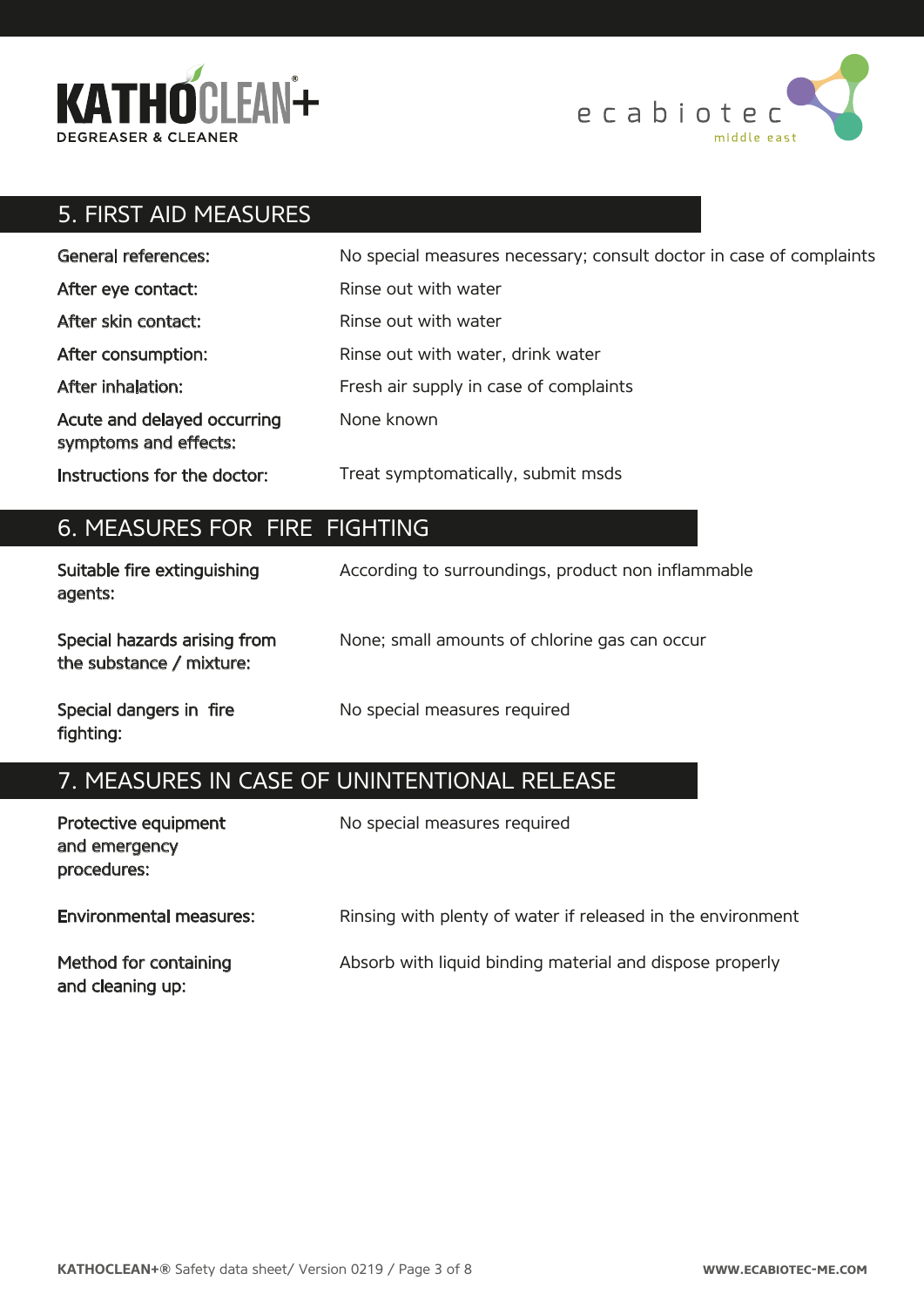



# 8. HANDLING AND STORAGE

| Precautions for safe<br>handling:                                | For appropriate use no particular measures<br>necessary; wear protective goggles when decanting or filling up<br>the concentrate                                                                                           |
|------------------------------------------------------------------|----------------------------------------------------------------------------------------------------------------------------------------------------------------------------------------------------------------------------|
| Instruction for safe storage:                                    | Keep only in the original container, keep the container tightly<br>closed Protect from direct sun and frost<br>Recommended storage temperature 5 to 25°C no contact with acid<br>Storage category 12 (non ammable liquids) |
| Information about<br>protection against fires and<br>explosions: | No special instructions                                                                                                                                                                                                    |
| <b>Classification "Operational</b><br>Safety Ordinance"          |                                                                                                                                                                                                                            |

# 9. PERMISSIBLE EXPOSURE LIMIT / PERSONAL PROTECTIVE MEASURES

| Components with critical<br>values that require<br>monitoring at the<br>workplace: | The product does not contain any relevant quantities of materials<br>with critical values |
|------------------------------------------------------------------------------------|-------------------------------------------------------------------------------------------|
| <b>Limitation and</b>                                                              |                                                                                           |
| monitoring of exposure:                                                            |                                                                                           |
| Eye protection:                                                                    | Wear protective goggles                                                                   |
| Hand protection:                                                                   | Not relevant                                                                              |
| Body protection:                                                                   | Not relevant                                                                              |
| Other protective                                                                   | The usual caution measures while dealing with chemicals have to be                        |
| measures:                                                                          | observed                                                                                  |
| Respiratory protection:                                                            | Not required                                                                              |

Respiratory protection: Thermal hazards: Limitation and monitoring Environmental exposure: Not required Not applicable See section 7. and 8.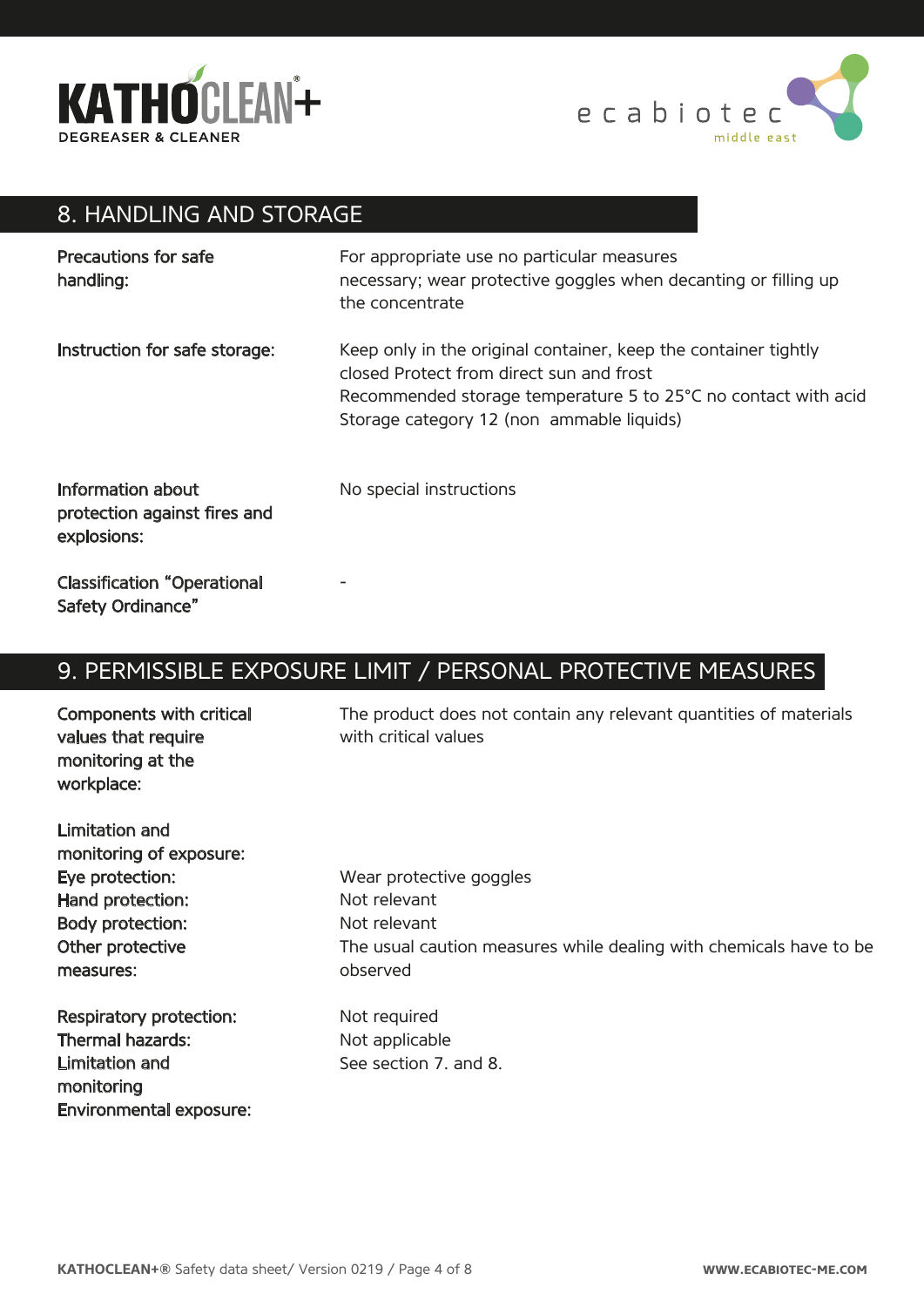



# 10. PHYSICAL AND CHEMICAL PROPERTIES

Liquid Pale Yellowish Weak characteristic pool Odor Not applicable  $11 - 12.5$ Not relevant 98 - 102 Not applicable Not applicable None Not applicable Not applicable 1.001 - 1.004 Not specified Not applicable Completely soluble Not relevant Not relevant Not relevant 0 to -3 Not self-in�flammable Not known General Information Form Color **Odor** Odor threshold pH value at 25°C pH-value (1%) Boiling point °C Flashpoint °C In flammability °C Fire-provoking properties Lower explosion limit Upper explosion limit Density at 25°C in g/cm3 Steam and gas pressure (kPa) Bulk density (kg/m³) Water solubility Viscosity rel. vapour density Evaporation rate Melting point °C Self-flammability Decomposition temperature

#### **Others**

Solvent content

None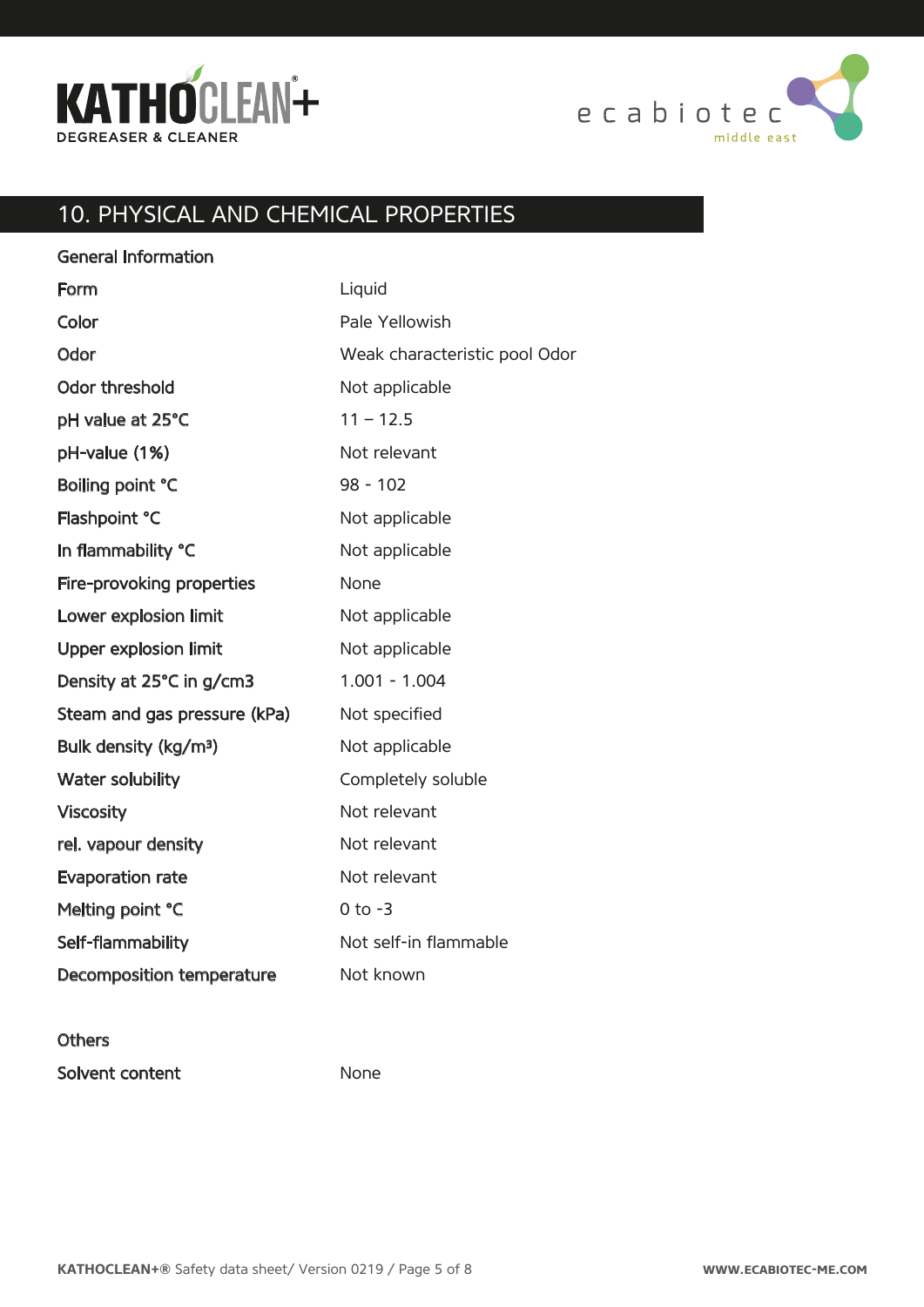



### 11. STABILITY AND REACTIVITY

| Reactivity                          | None if used properly                            |
|-------------------------------------|--------------------------------------------------|
| <b>Chemical stability</b>           | Under normal environmental conditions 24 months  |
| Hazardous reaction                  | Reaction with acids; acts strongly oxidizing     |
| Conditions to avoid                 | High temperature (>55°C)                         |
| Materials to avoid                  | Metals without protection                        |
| Hazardous decomposition<br>products | Sodium chlorate; contact with acid: chlorine gas |

### 12. DATA ON TOXICOLOGY

Acute toxicity General notes

#### Not known

No classification has been done by calculation in accordance with the "General Classification Guideline of mixtures of the EG" in the last valid version

#### 13. DATA ON ECOLOGY No data on toxicity Not determined No information No classification as PBT or vPvB Do not discharge product unmonitored into the environment. Eco-toxicological data have not been determined; negative **Toxicity** Persistency and degradability Mobility accumulation potential PBT- and vPvB-evaluation Other ecological notes

### 14. DISPOSAL CONSIDERATIONS

| Processes of waste<br>management | Product residues are to be disposed under the waste disposal code<br>2008/98/EG as well as the national and regional rules. The waste<br>code (EU) is established in consultation with the regional waste<br>disposer. |
|----------------------------------|------------------------------------------------------------------------------------------------------------------------------------------------------------------------------------------------------------------------|
| Package                          | Disposal of plastic packages in consultation with your local disposer.                                                                                                                                                 |

ecotoxicological effects are not to be expected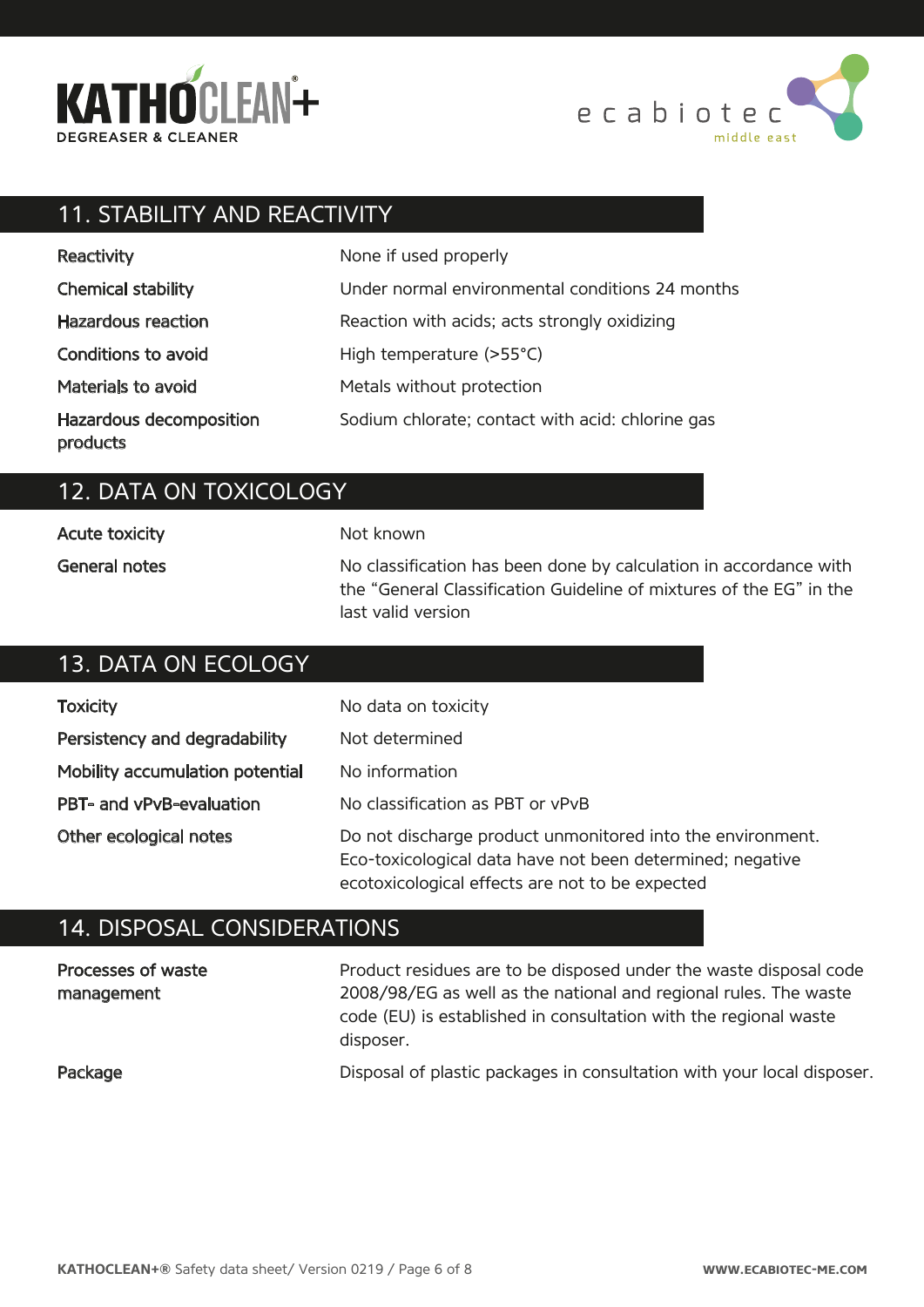



### 15. TRANSPORT INFORMATION

No dangerous goods in terms of dangerous goods regulations for transport by ground, sea and air (ARD/ RID und GGVSE, IMDG/GGVSee, ICAO-TI, IATA-DGR)

### 16. REGULATORY INFORMATION

Safety, health and environmental regulations/legislation specific for the substance or mixture

| <b>EU-regulation</b>                              | 1967/548 (1999/45);<br>1991/689 (2001/118);<br>1999/13; 2004/42;<br>648/2004; 1907/2006<br>(REACH); 1272/2008; |
|---------------------------------------------------|----------------------------------------------------------------------------------------------------------------|
|                                                   | 75/324/EWG (2008/47/EG);<br>453/2010/EG                                                                        |
| <b>Transport regulation</b>                       | ARD (2013); IMDG-Code<br>(2013, 36. Amdt.); IATADGR<br>(2013)                                                  |
| National regulation (DE)                          | GefSto V 2011; WRMG;<br>WHG; TRG 300; TRGS 200,<br>220, 615, 900 und 905                                       |
| Water-endangering class                           | nwg (non waterendangering)<br><b>VwVwS</b><br>27.7.2005 (version: 2013)                                        |
| Ordinance regulating the<br>handling of incidents | <b>No</b>                                                                                                      |
| TA-air                                            | Not applicable                                                                                                 |
| GISBAU, product code                              | Not applicable                                                                                                 |
| Storage class (TRGS 510)                          | LGK 12: not in ammable liquids                                                                                 |
| <b>Employment restrictions</b>                    | <b>No</b>                                                                                                      |
| VOC (1999/13/EG)<br>Other regulations             | 0%<br>Not applicable                                                                                           |
| Chemical safety assessment                        | Was not performed                                                                                              |

### 17. OTHER INFORMATION

This version of the msds replaces all previous versions.

All specifications mentioned above are based on the present state of our knowledge. They refer to safety-relevant aspects and do not represent any definition of a product property in the legal sense. Legal specifications are to be considered in own responsibility.